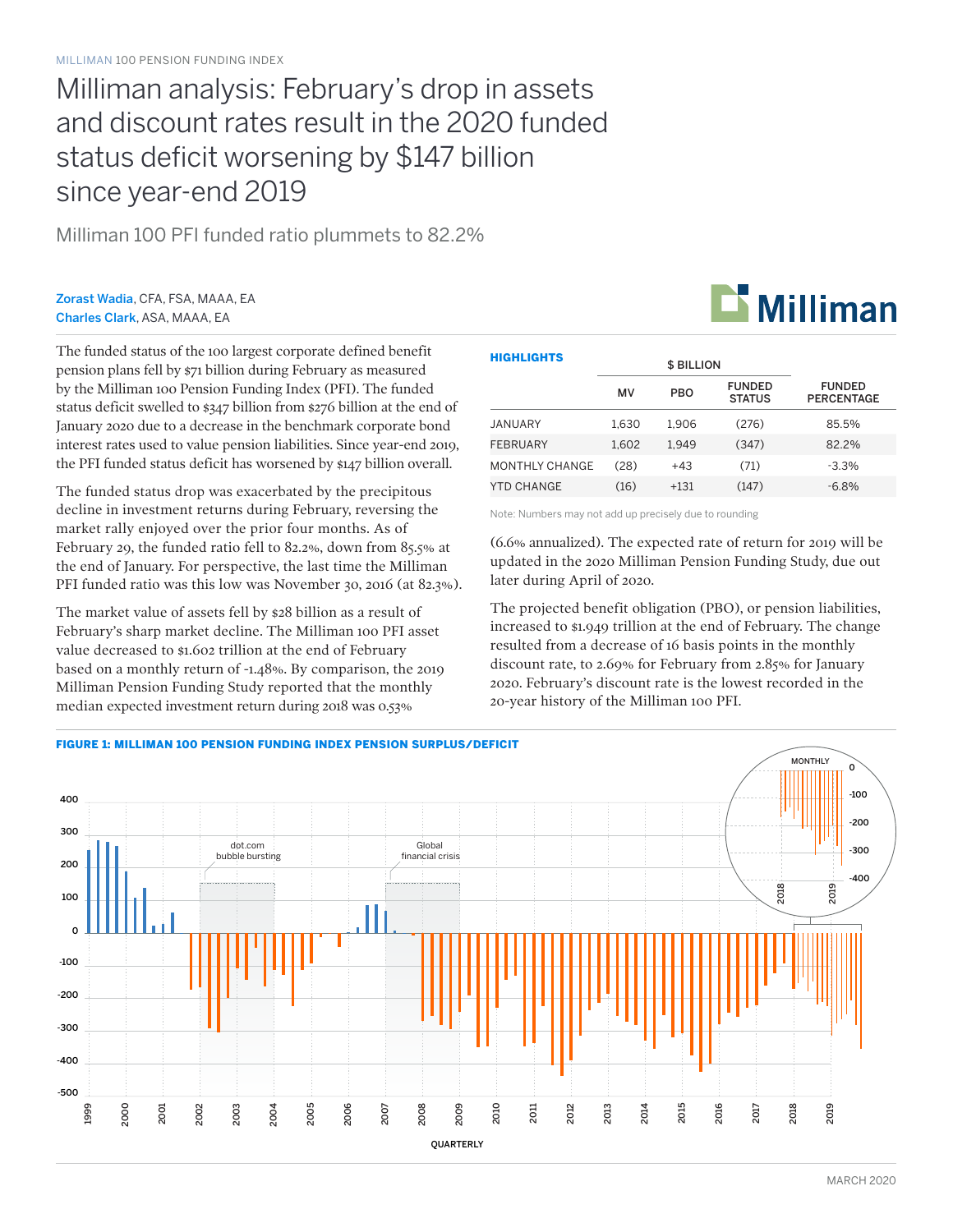

#### FIGURE 2: MILLIMAN 100 PENSION FUNDING INDEX — PENSION FUNDED RATIO

Over the last 12 months (Mar. 2019 – Feb. 2020), the cumulative asset return for these pensions has been 10.1% but the Milliman 100 PFI funded status deficit has worsened by \$214 billion. The funded status loss is the result of the steep decline in discount rates during most of 2019 and continuing into 2020. Discount rates one year ago were 4.08% compared to 2.69% as of February 29, 2020 signifying a 139 basis point drop.

The projected asset and liability figures presented in this analysis will be adjusted as part of Milliman's annual 2020 Pension Funding Study including summarizing and reporting the most recent plan sponsor SEC financial. The 2020 PFS will also reflect reported pension settlement and annuity purchase activities that occurred during 2019. De-risking transactions generally result in reductions in pension funded status since the assets paid to the participants or assumed by the insurance companies as part of the risk transfer are larger than the corresponding liabilities that are extinguished from the balance sheets. To offset this decrease effect, many companies engaging in de-risking transactions make additional cash contributions to their pension plans to improve the plan's funded status.

Pension plan accounting information disclosed in the footnotes of the Milliman 100 companies' annual reports for the 2019 fiscal year is expected to be available during the first quarter of 2020 as part of the 2020 Milliman Pension Funding Study. We expect to publish our comprehensive recap during April of 2020 as part of the 2020 Milliman Pension Funding Study.

## 2020-2021 Projections

If the Milliman 100 PFI companies were to achieve the expected 6.6% median asset return (as per the 2019 pension funding study), and if the current discount rate of 2.69% were maintained during years 2020 through 2021, we forecast that the funded status of the surveyed plans would increase. This would result in a projected pension deficit of \$289 billion (funded ratio of 85.1%) by the end of 2020 and a projected pension deficit of \$218 billion (funded ratio of 88.7%) by the end of 2021. For purposes of this forecast, we have assumed 2020 and 2021 aggregate annual contributions of \$50 billion.

Under an optimistic forecast with rising interest rates (reaching 3.19% by the end of 2020 and 3.79% by the end of 2021) and asset gains (10.6% annual returns), the funded ratio would climb to 94% by the end of 2020 and 110% by the end of 2021. Under a pessimistic forecast with similar interest rate and asset movements (2.19% discount rate at the end of 2020 and 1.59% by the end of 2021 and 2.6% annual returns), the funded ratio would decline to 77% by the end of 2020 and 71% by the end of 2021.